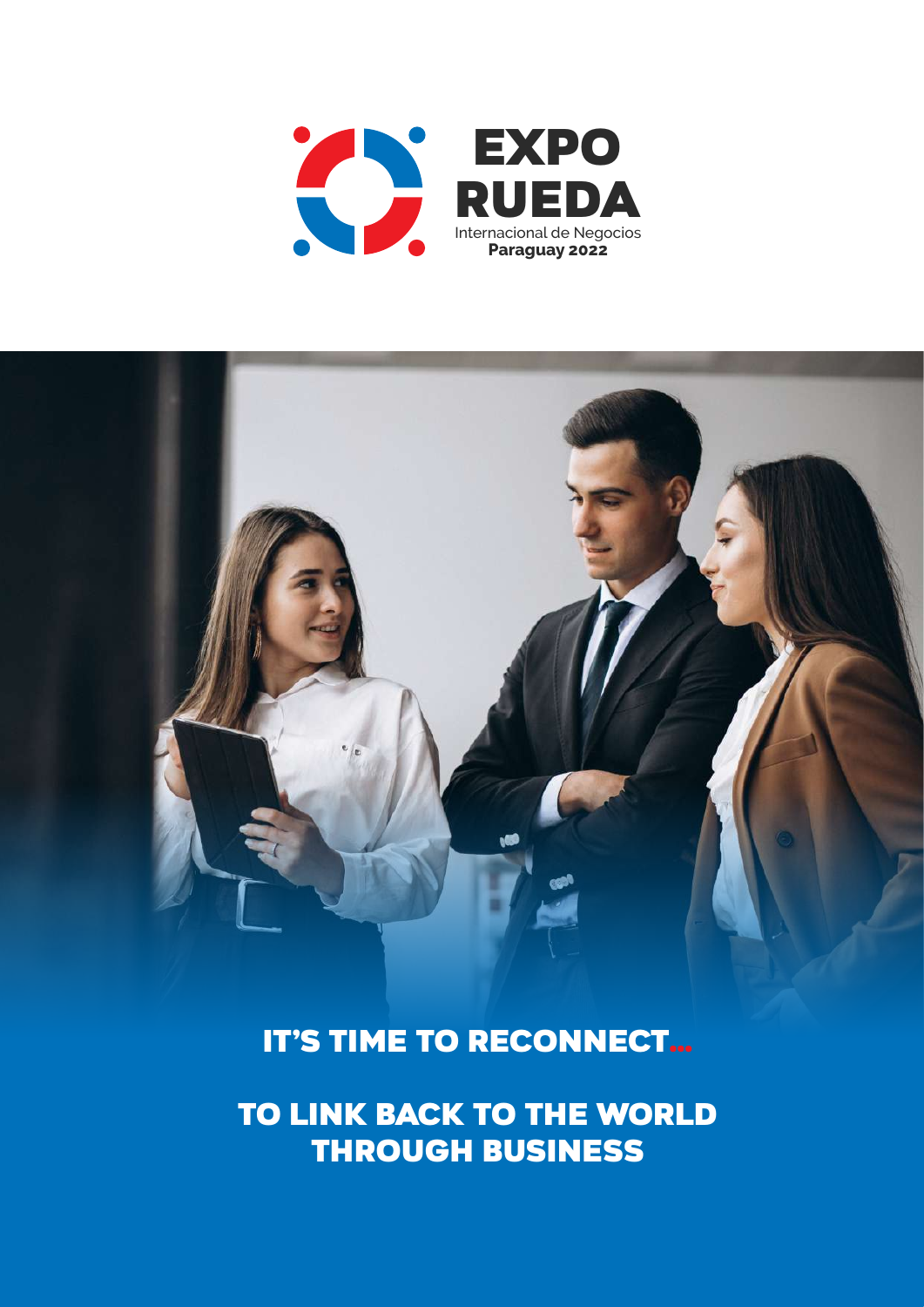

## WE ARE

**The largest multi-sector business event in Paraguay, held during the International Fair of Livestock, Industry, Agriculture, Commerce and Services of Mariano Roque Alonso, ''Expo''.**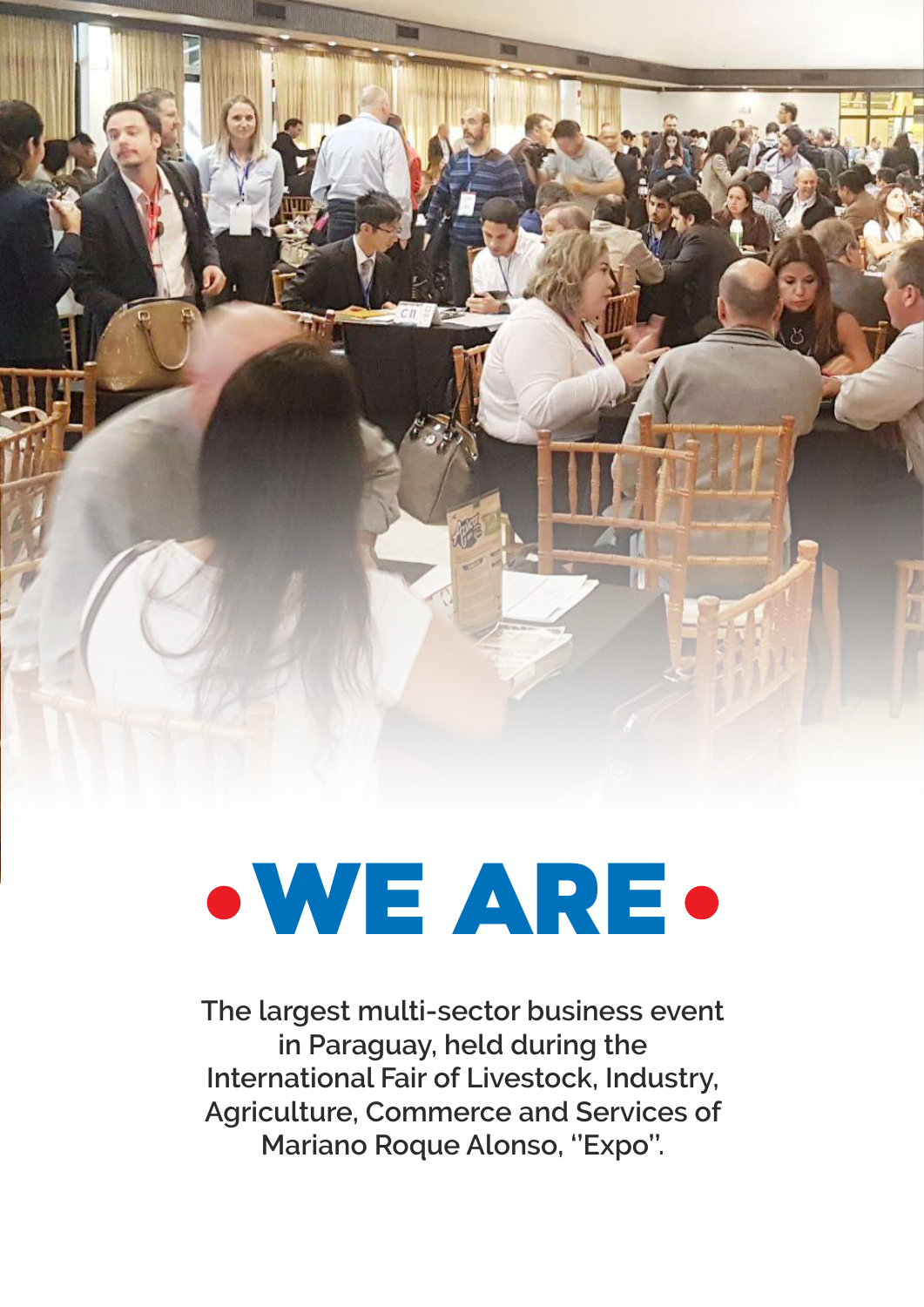

# WHEN

**On Monday, July 18 and Tuesday, July 19, 2022, businesspeople from all over the world will be able to hold business meetings, in person and virtually, through an innovative event matchmaking platform.**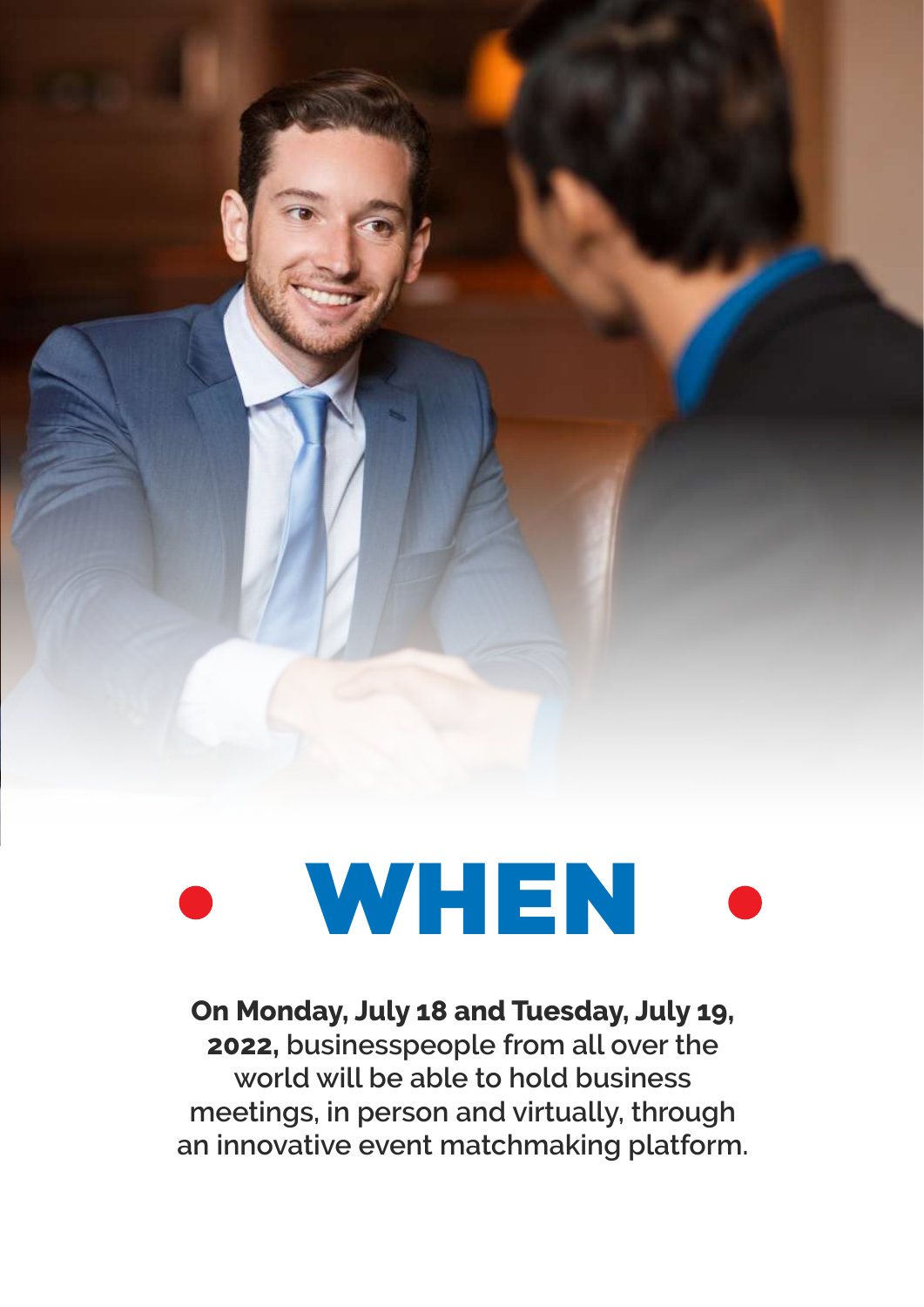

#### **Business intentions** >US\$ 190M (74% to international trade)

#### **Average participation**



**Argentina, Brazil, Bolivia, Chile, China, Costa Rica, Germany, India, Italy, Mexico, Paraguay, Poland, Portugal, United Kingdom, Singapore, Spain, Taiwan, Turkey, United Kingdom, United States, Uruguay.**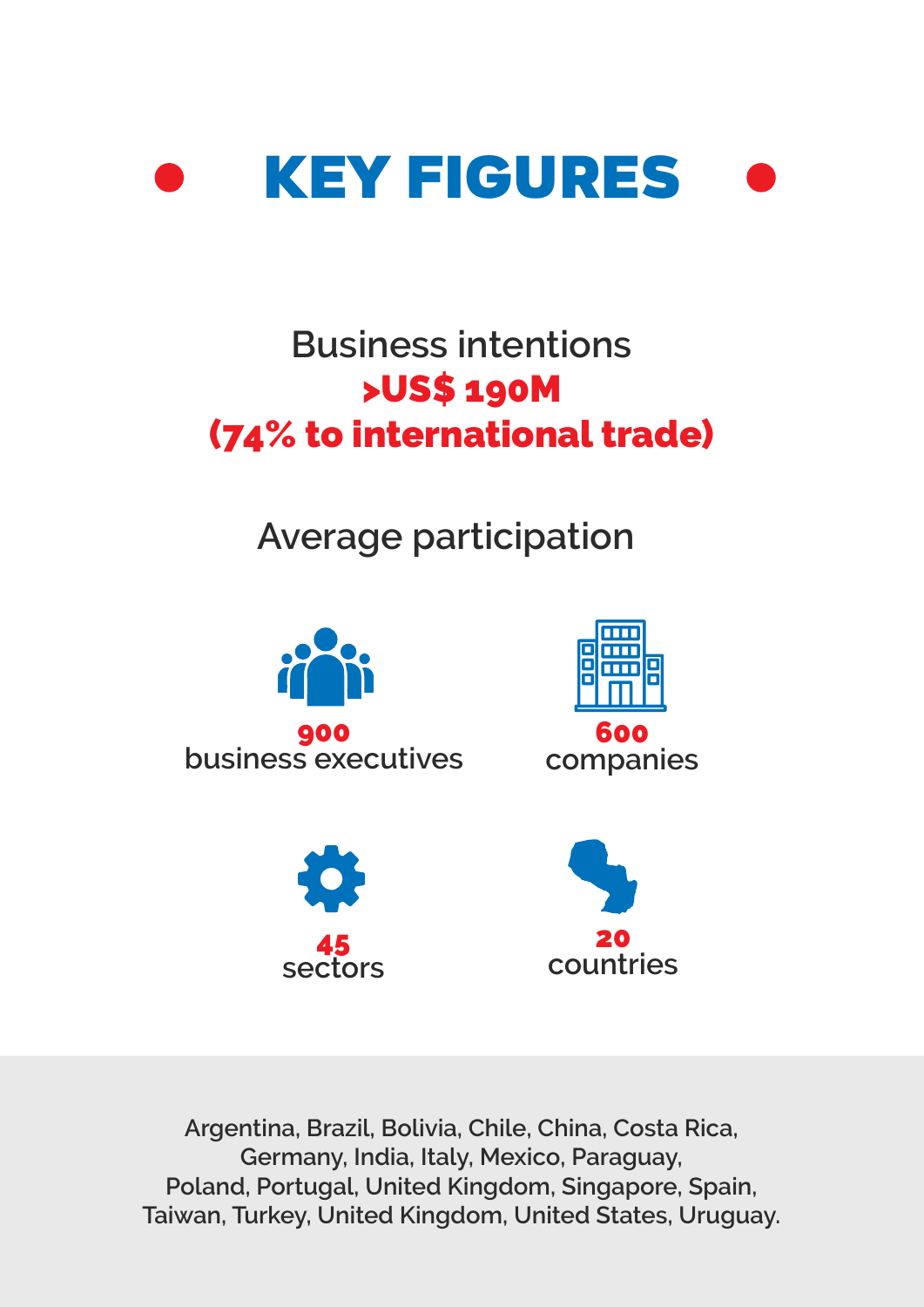

**The EXPO RUEDA is an international multisectoral business macro-round open to participants from all sectors of the economy willing to buy, sell and/or invest, generate business alliances and learn more about Paraguay, such as:**

- **Commercial agents**
- **• Distributors**
- **• Farmers and livestock owners**
- **• Foreign trade and investments promotion agencies**
- **• Industrial companies**
- **• Importers and Exporters**
- **• Investors**
- **• National and international government entities**
- **• Suppliers of raw materials, inputs and various services**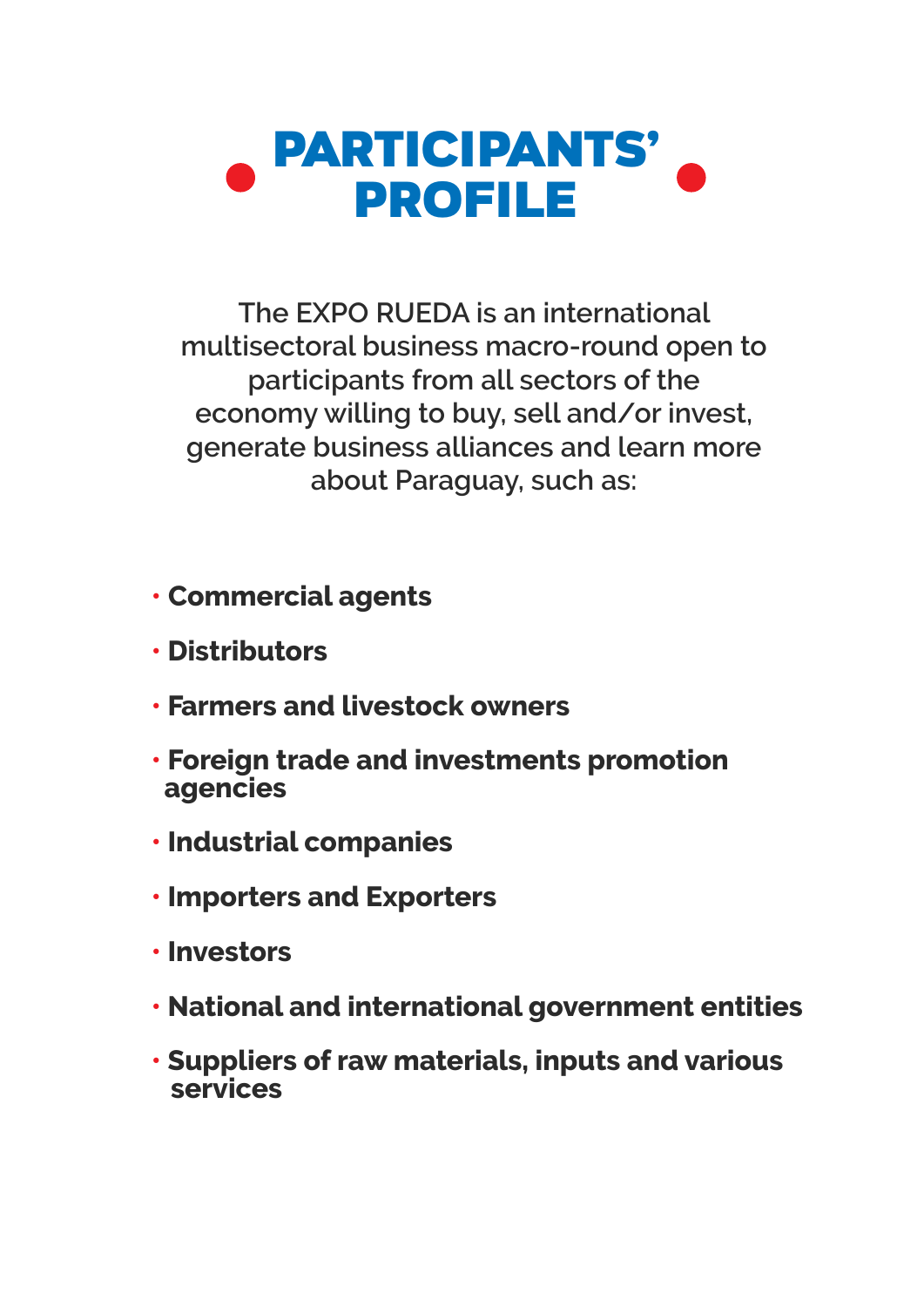

### IN 2022... WE PROPOSE

**A new format in line with new global trends with hybrid meetings and a virtual fair, with online store and Marketplace.**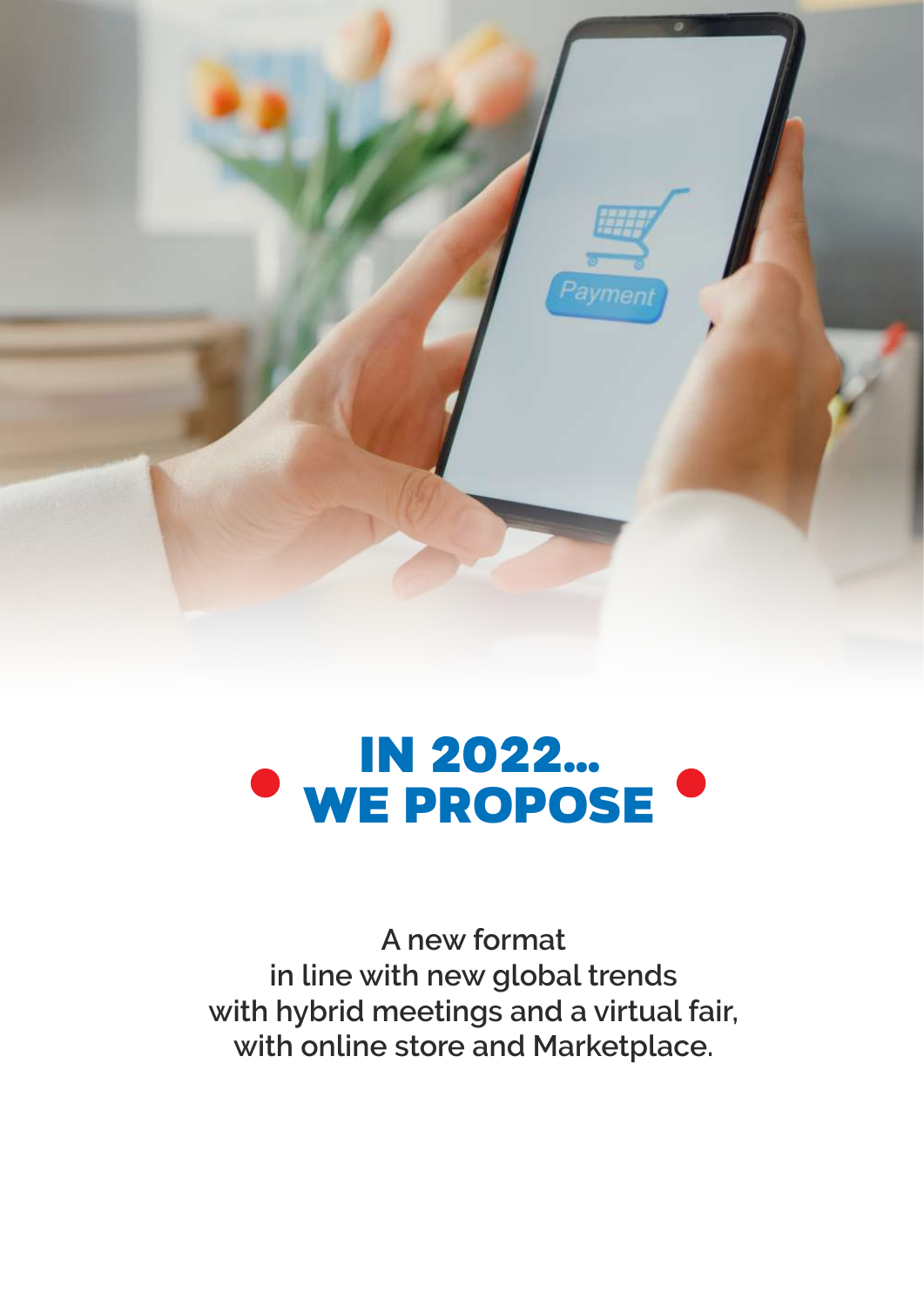

**• International participants' registration: As of 05/17/2022**

**• Registration of general participants: As of 06/06/2022**

> **• Meetings requests: As of 07/04/2022**

**• Meetings requests: Until 07/18/2022**

**• Digital agenda: Available as of 07/17/2022**

**• Event: 07/18/2022 and 07/19/2022**

**• Digital catalog: Available as of 07/22/2022**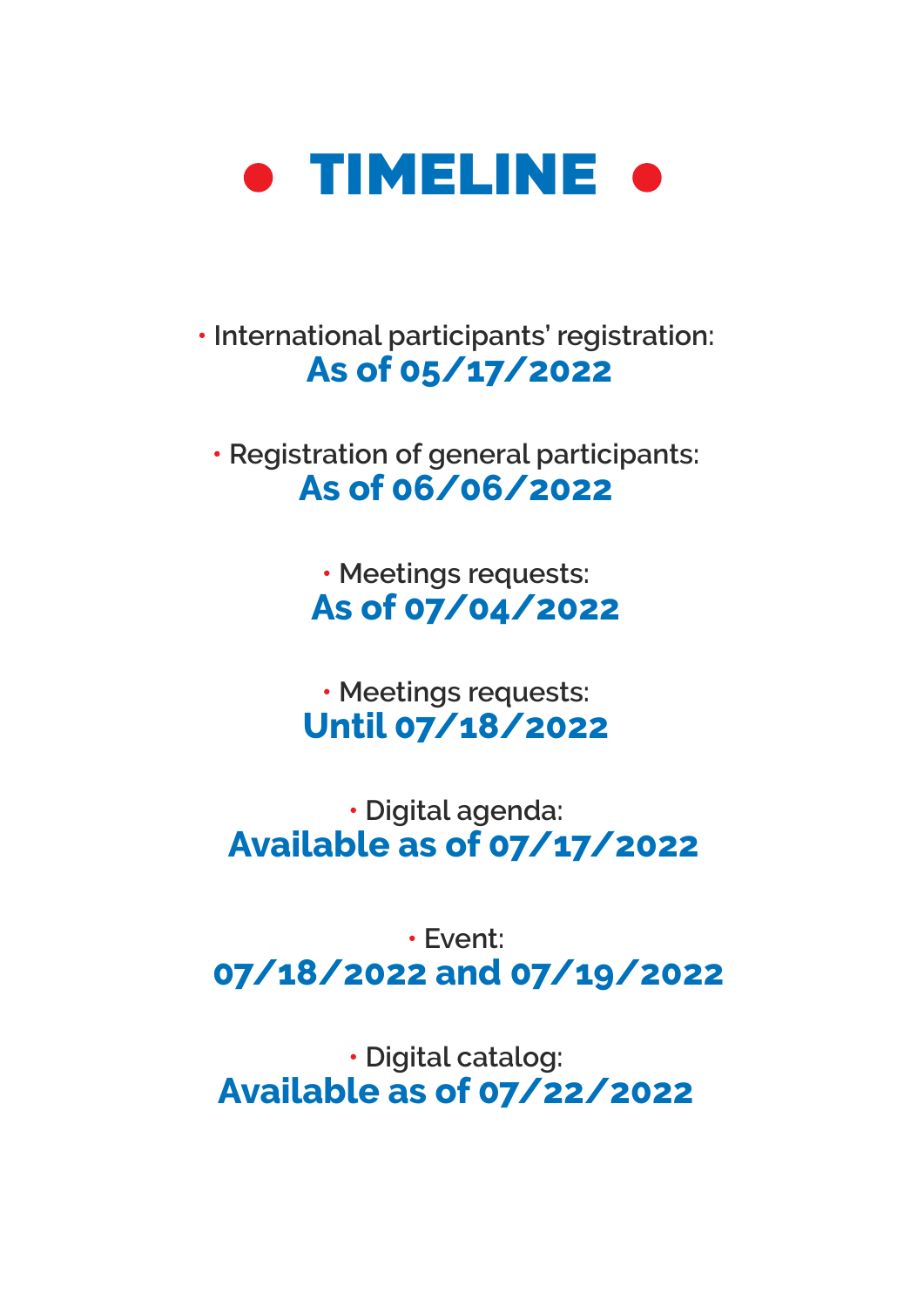

### **• ACTIVITIES •**

**Business meetings. Networking. Guided visit to the fairground. Conferences and seminars on doing business with Paraguay.**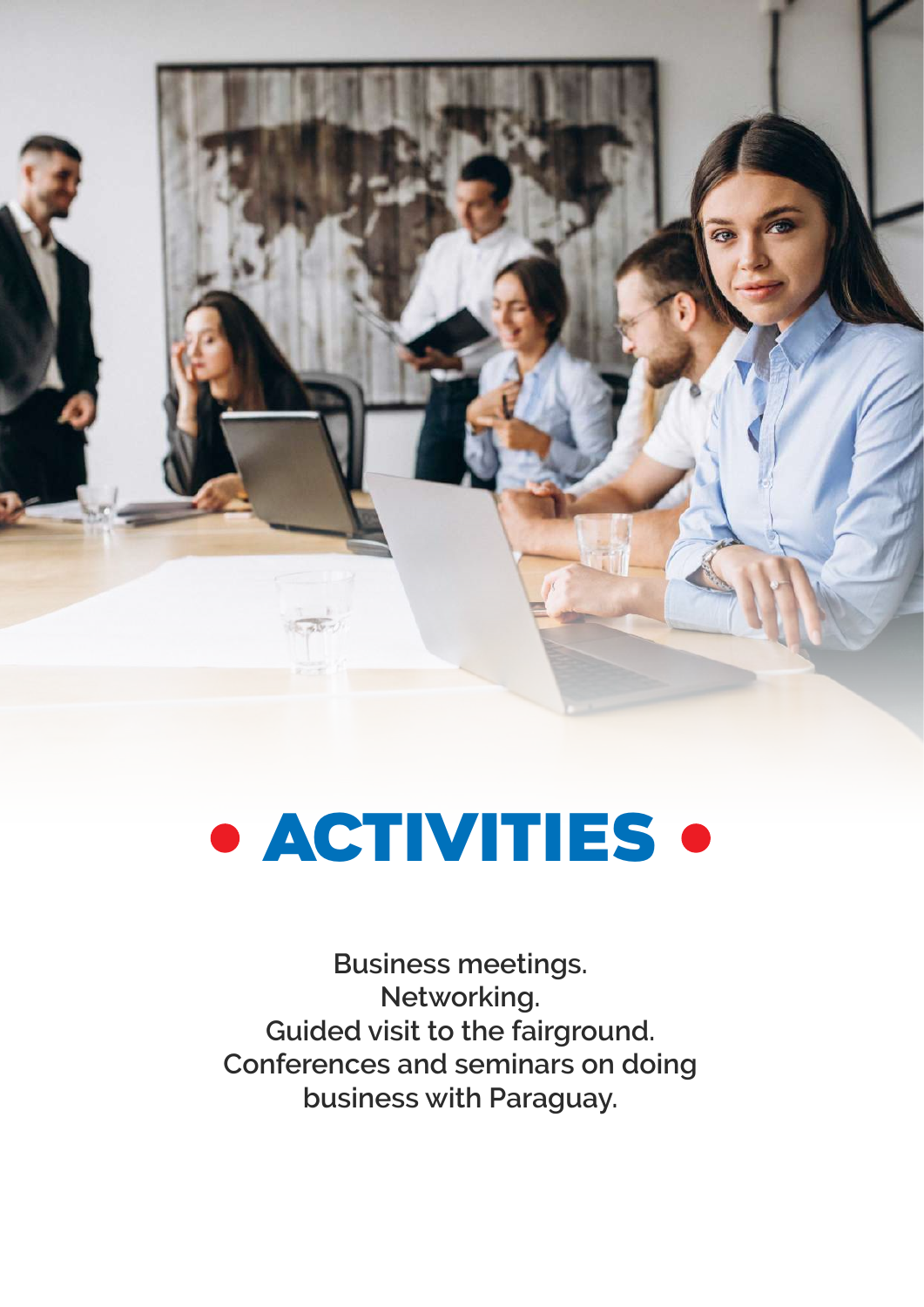**Your participation in the** Expo Rueda Internacional de Negocios 2022 **is**



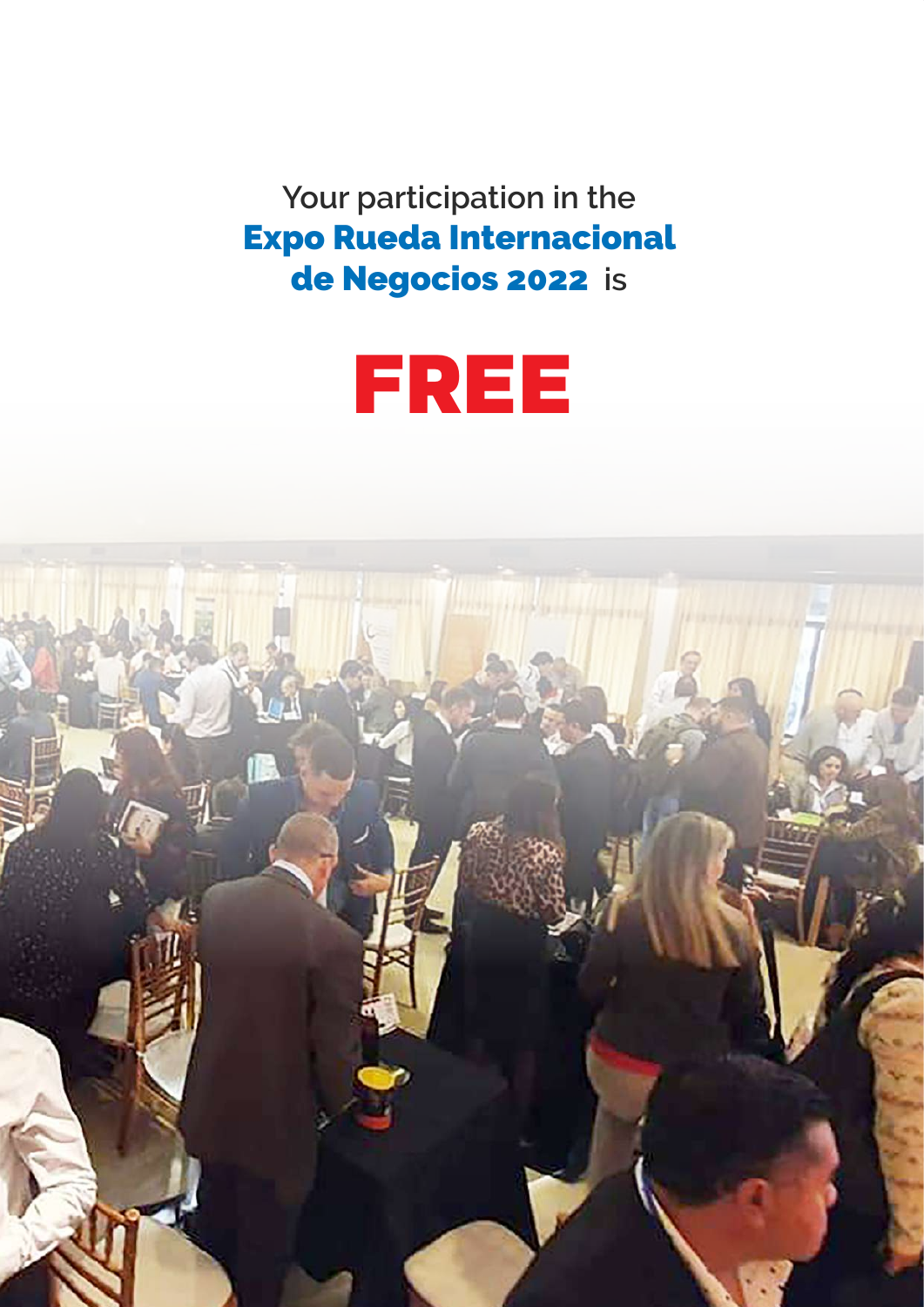

#### For more information, please contact:

internacionales@exporuedapy.com

+595 972 190 281



**www.exporuedapy.com**



**@ExpoRuedaPy**



**@Exporuedapy**



 $\boxed{\phantom{1}}$ 

in

**@exporuedapy**

**Expo Rueda Internacional de Negocios Paraguay**